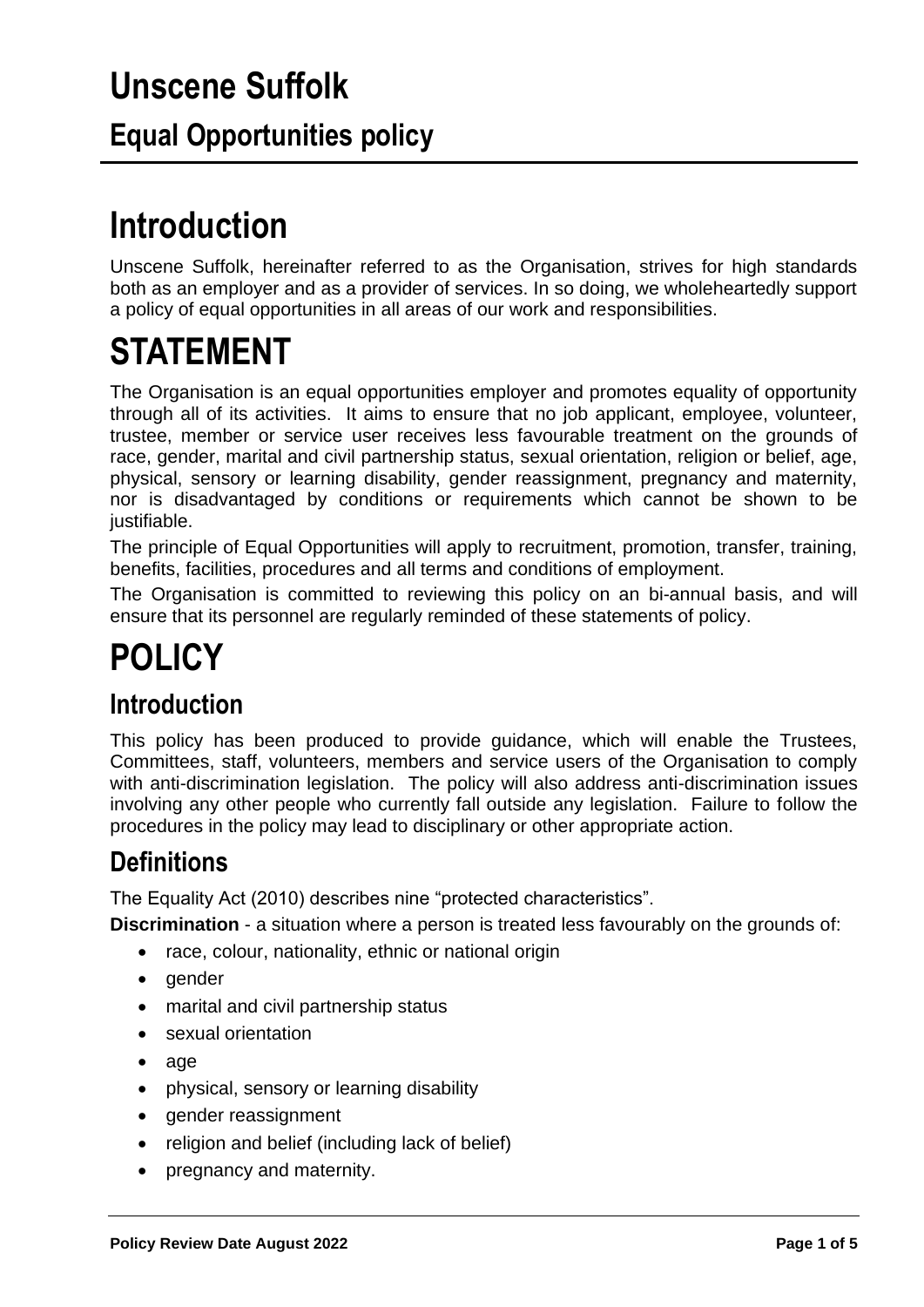In addition to the nine "protected characteristics", the Organisation would not discriminate against people, because of:

- mental health
- caring responsibilities
- class
- HIV status
- employment status
- unrelated criminal convictions
- union activities.

The duty to make reasonable adjustments includes the removal, adaptation or alteration of physical features, if the physical features make it impossible or unreasonably difficult for disabled people to make use of services. In addition, service providers have an obligation to think ahead and address any barriers that may impede disabled people from accessing a service. Failure to make reasonable adjustments is where a rule or policy or way of doing things has a worse impact on someone with a protected characteristic compared with someone who does not have that protected characteristic and the employer has failed to make reasonable adjustments to enable the disabled person to overcome the disadvantage.

It is unlawful to discriminate against or harass a member of the public or service user in the provision of services or goods or to fail to make reasonable adjustments to overcome barriers to using services caused by disability. However discrimination may be lawful if there is an occupational requirement which is core to a job role and a proportionate means of achieving a legitimate aim.

**Associated Discrimination** is direct discrimination against a person because they associate with another person who possesses a protected characteristic.

**Discrimination by Perception** is direct discrimination against a person because it is perceived that they possess a particular protected characteristic.

**Indirect Discrimination** is the imposition of a requirement or condition, which has disproportionate and / or adverse effect e.g. only recruiting people with English qualifications.

A person must be able to act against unlawful discrimination without fear of reprisals or being subjected to a detrimental effect. However, an employee is not protected from victimisation if they acted maliciously or made or supported an untrue complaint.

**Victimisation** means subjecting a person to detrimental treatment because they are or are believed to be bringing proceedings under the Equality Act; giving evidence or information in connection with proceedings under the Equality Act; doing any other thing for the purposes or in connection with the Equality Act or making an allegation that a person has contravened the Equality Act.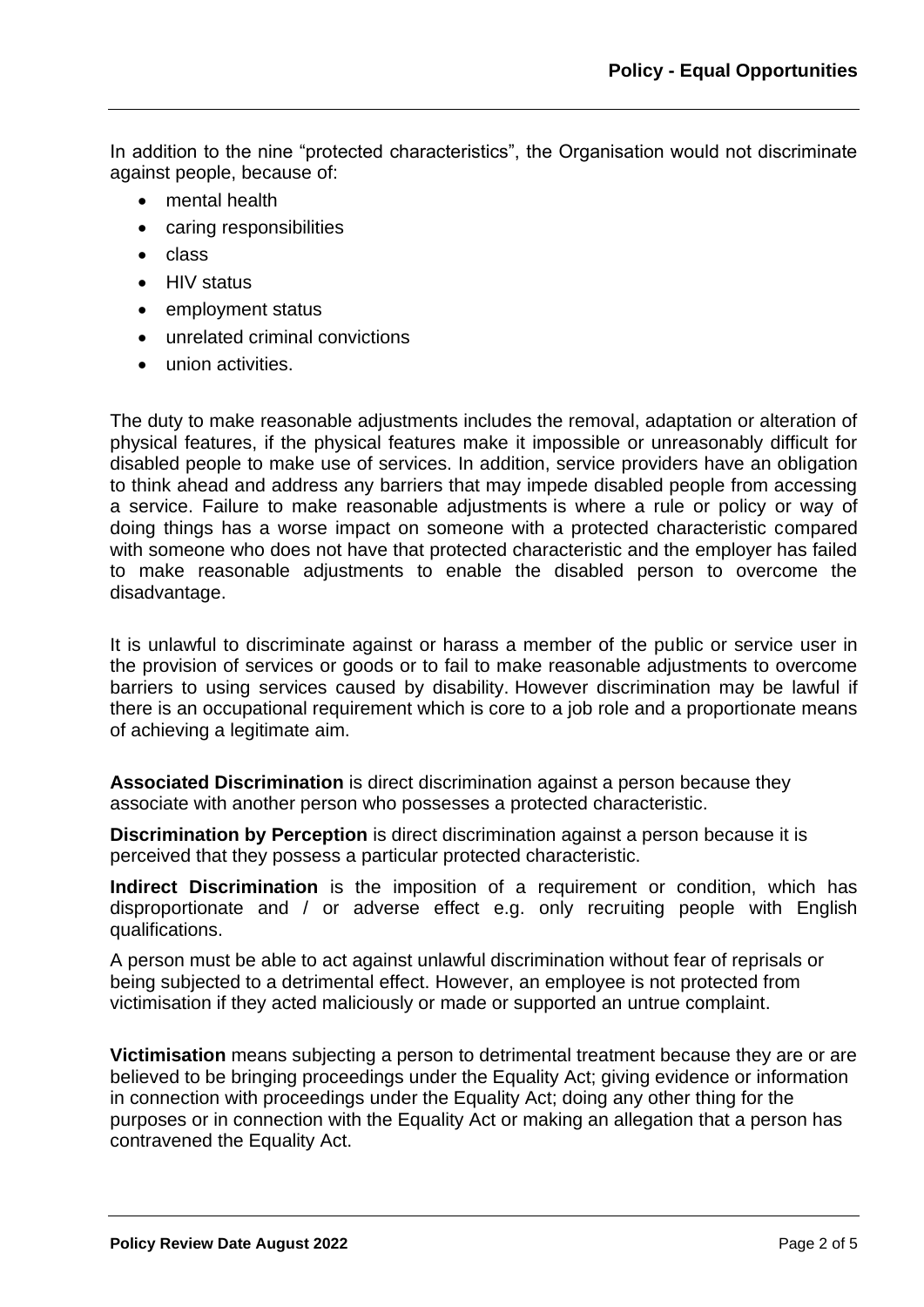**Harassment** means unwanted behaviour relating to a protected characteristic that has the purpose or effect of violating a person's dignity or creates a degrading, humiliating, hostile, intimidating or offensive environment. It does not matter whether or not this was intended by the person responsible for the conduct.

**Harassment by a third party** means unwanted, repeated conduct by a third party based on a protected characteristic, which has the purpose or effect of violating the dignity of a person or creating an intimidating, hostile, degrading, humiliating or offensive environment for a person and where the employer does nothing to prevent it from reoccurring. A third party is defined in law as not being the employer or employees of the employer, but people such as customers or clients.

#### **Aims**

- To ensure equal access to jobs, volunteering and services
- To ensure compliance with legislation on discrimination and equality (including the Equality 2010 Act and any other legislation which becomes law)
- To create environments free from harassment and discrimination
- To maximise the use of resources in the best interests of staff, volunteers and service users.

#### **Objectives**

- Trustees, staff, volunteers, members and service users will be encouraged, by example and guidance, to challenge discrimination where and whenever it arises, whether it be between colleagues, or in any other area relating to the Organisation's work.
- Trustees, Committees, staff and volunteers of The Organisation will be made aware of this policy. A necessary qualification for any position in The Organisation will be a willingness to accept and implement this policy.
- Positive action will be taken to ensure so far as is reasonably practicable that all the Organisation's premises and services are accessible to all people.
- The Trustees will monitor and review annually equality of opportunity relating to the Organisation's services.
- Recruitment and selection procedures will be monitored and reviewed annually by the Trustee Board.
- In order to address discrimination and disadvantage within the workplace, the Organisation will ensure that employment and advancement within the Organisation is determined by objective criteria and personal merit. Recruitment and employment practices will reflect a commitment to Equal Opportunities.

#### **Implementation**

- Responsibility for implementing and developing the policy rests with the Trustees.
- Any staff member or volunteer who feels they have been unfairly treated in a way contrary to the intention of this policy should raise the issue with the Trustees.
- Any service user who feels they have been unfairly treated in a way contrary to the intention of this policy should make a complaint to the Trustees.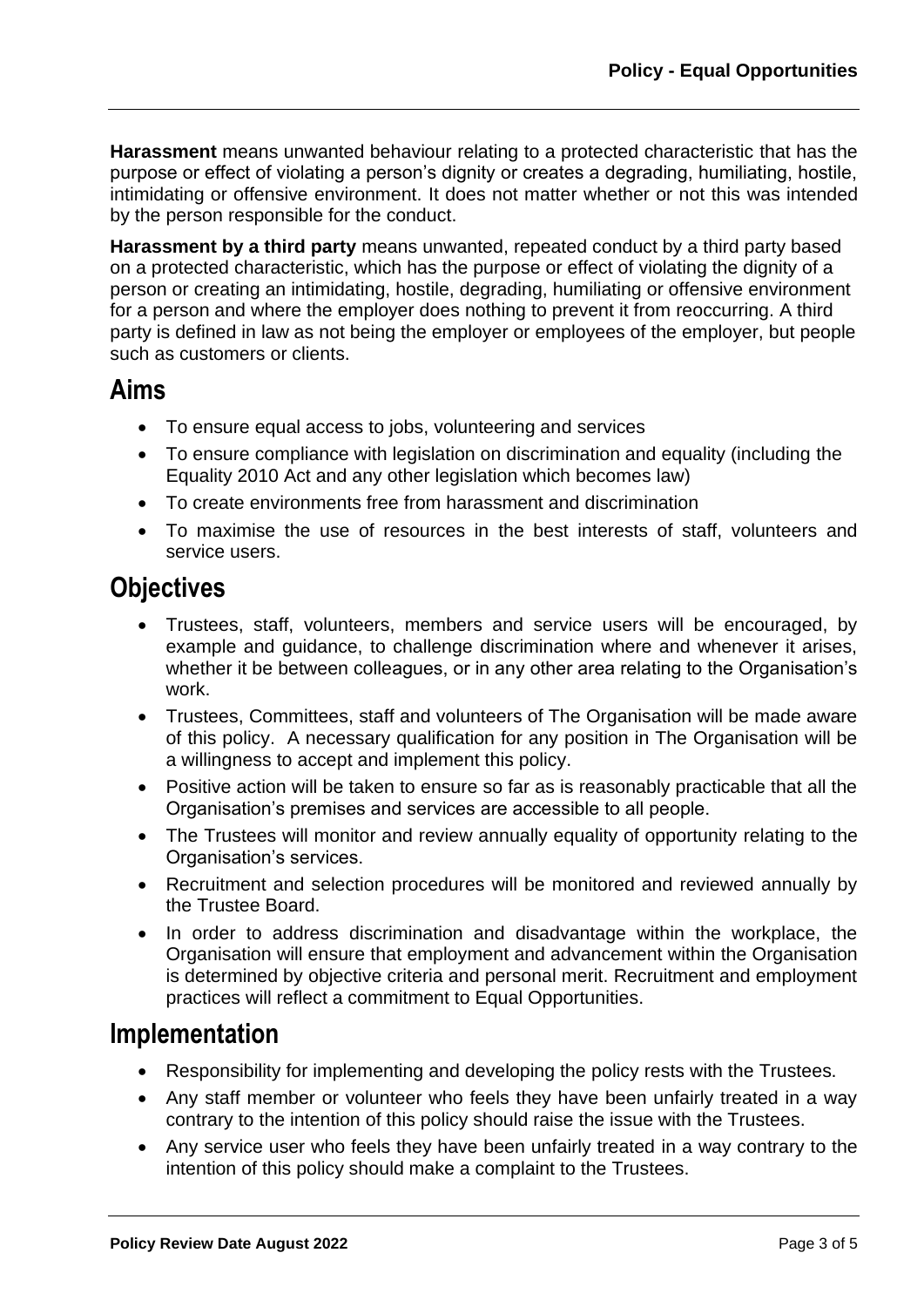- Any member of staff found to be in breach of this policy will be subject to disciplinary action.
- Any volunteer found to be in breach of this policy will be counselled on their actions and may, where necessary, be removed from the register of accredited volunteers.
- Any member of the Trustee Board, any committee or working party of the Organisation found to be in breach of this policy will be counselled and may, where necessary, be asked to leave the organisation.
- Any service user found in breach of this policy will be counselled on their actions and may, where necessary, be referred back to their organisation.
- Any job applicant who believes that they have been treated unfairly and contrary to the intention of this policy should raise the issue with the Trustees.

#### **Recruitment and Promotion**

- The Organisation will strive to ensure that trustees, staff and volunteers reflect the wider communities.
- Clear and accurate information regarding vacant posts should be available through advertisement, job or role descriptions, person profiles and the interview. Vacancies should be advertised sufficiently widely in order to reach, within reason, the widest possible range of candidates, either internal and/or external.
- Unless a genuine occupational qualification exists which limits a post to a particular group, advertisements and recruitment literature should not imply any preferred group.
- Applicants will be informed, through advertisements, job or role descriptions and application forms, of the Organisation's commitment to equal opportunities and the existence of an Equal Opportunities Policy.
- Person specifications should only include requirements, which are necessary and justifiable. Requirements, which are convenient rather than necessary, may be discriminatory.
- Any information provided by job applicants and employees for monitoring purposes will be used only for these purposes and will be dealt with in accordance with the Data Protection legislation.

#### **Interviewing and Short listing**

- An interview panel will be selected for each vacant post as and when necessary. The size and composition of this panel may vary according to the vacant post. Care should be taken to reflect the gender, disability and ethnic make up of the Organisation when selecting the panel.
- The short-listing panel will not select candidates on the basis of the gender, name, possible disability or age of the candidate. They should record reasons for rejecting any candidate at the shortlisting stage.
- Interviews must be undertaken on an objective and equitable basis. Common core questions should be asked of each candidate and suitable evaluation criteria should be used. The interview must only deal with the applicants' suitability and ability to do the job applied for.